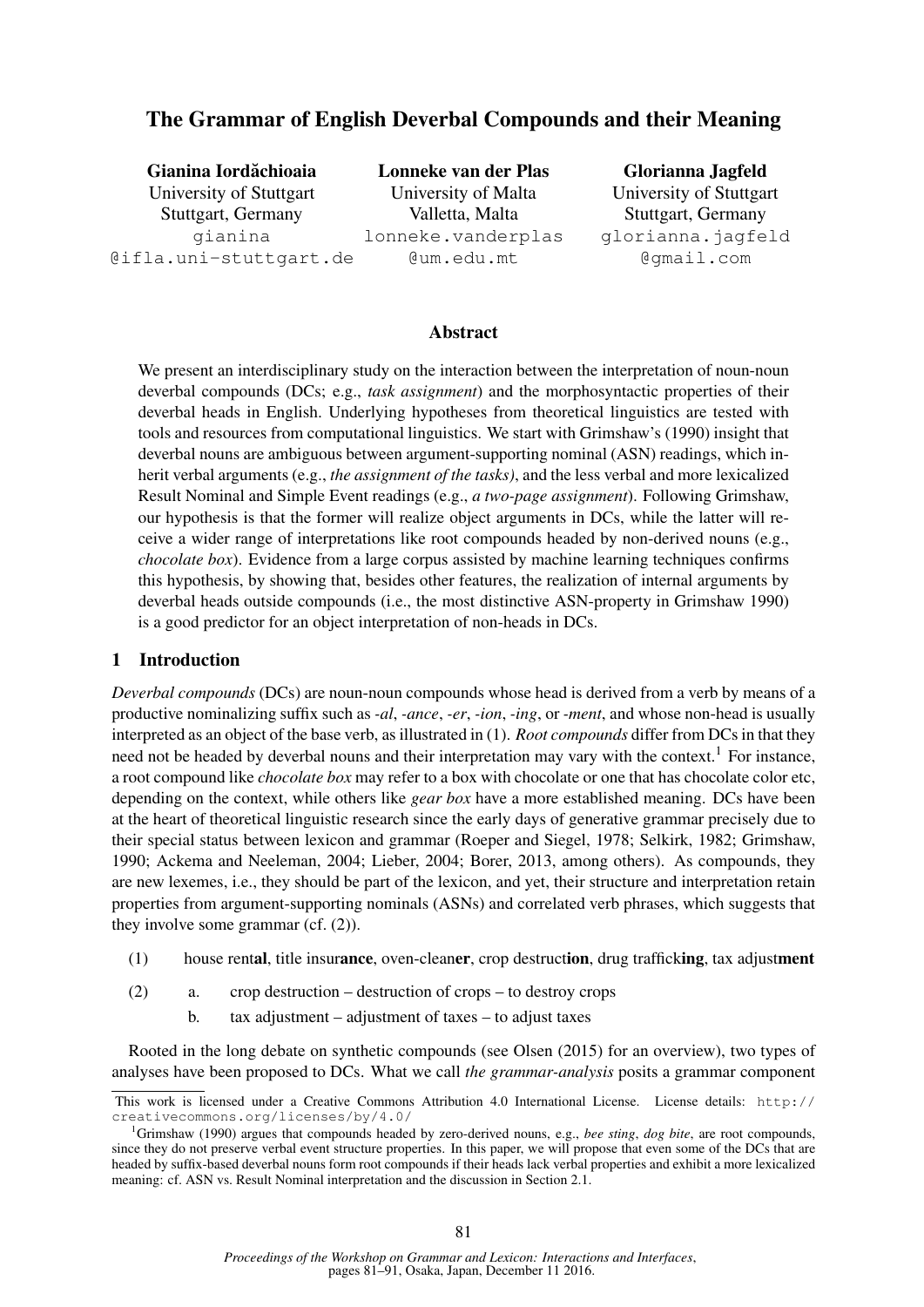in their structure and draws correlations between DCs and ASNs (or VPs), as in (2) (Roeper and Siegel, 1978; Grimshaw, 1990; Ackema and Neeleman, 2004, most notably). *The lexicon-analysis* argues that DCs are just like root compounds and derive their meaning from the lexical semantics of the nouns, whether derived or not (e.g., Selkirk 1982, Lieber 2004). The various implementations take different theory-driven shapes, but the baseline for our study is the question whether DCs retain properties from ASNs (and, implicitly, VPs) or behave like root compounds.

The main property that DCs share with ASNs and VPs is the realization of an argument as the nonhead, more precisely, the internal argument of the original verb, which in the VP usually appears as a direct object: see *crop* and *tax* in (2). Importantly, unlike ASNs, which may realize both external and internal arguments as prepositional/genitive phrases, DCs have a reduced structure made up of two nouns, which can host only one argument besides the head (see (3)).

- (3) a. The hurricane destroyed the crops.
	- b. the destruction of the crops by the hurricane
	- c. crop destruction

For grammar-analyses it is crucial to argue that the argument realized in DCs must be the lowest one in the VP, namely, the internal/object argument (see the first sister principle of Roeper and Siegel (1978) and the thematic hierarchy in Grimshaw (1990)). Subject/external arguments are known to be introduced by higher/more complex event structure (Kratzer, 1996) and, given that DCs cannot accommodate the full event structure of the original verb, it must be the lowest component that includes the object. However, the main challenge to these analyses is that, indeed, we find DCs whose non-heads come very close to receiving a subject interpretation, as exemplified in (4). In view of this evidence, Borer (2013) offers a syntactic implementation of the lexicon-analysis, in which all DCs are root compounds and their (external or internal) argument interpretation should be resolved by the context.<sup>2</sup>

# (4) hurricane destruction, teacher recommendation, government decision, court investigation

In this paper, we challenge Borer (2013) as the most recent lexicon-analysis by showing that high ASN-hood of a head noun predicts an object interpretation of the non-head. Our methodology draws on evidence from a large corpus of naturally occurring text. This realm of information is analysed using simple machine learning techniques. We designed extraction patterns tailored to the properties that are associated with ASNs to collect counts for the selected deverbal heads. These counts are used as features in a logistic regression classifier that tries to predict the covert relation between heads and nonheads. We find that a frequent realization of the internal argument (i.e., high ASN-hood) with particular deverbal nouns is indeed a good predictor for the object relation in compounds headed by these nouns. This confirms Grimshaw's claim and our hypothesis that DCs involve some minimal grammar of the base verb, which compositionally includes only the internal/object argument. Non-object readings are obtained with heads that do not preserve ASN-properties and implicitly build root compounds. The theoretical implication of this study is that compounds headed by deverbal nouns are ambiguous between real argumental DCs, as in (2), and root compounds, as in (4).

# 2 Previous work

In this section we introduce the linguistic background for our study and review previous work on interpreting deverbal compounds from the natural language processing literature.

# 2.1 Linguistic background

In this paper we build on two previous contributions to the theoretical debate on DCs: Grimshaw (1990) and Borer (2013). The former supports a grammar-analysis, the latter a lexicon-analysis.

<sup>&</sup>lt;sup>2</sup>As is well-known, since Chomsky (1970), linguistic theories on word formation have been split between 'lexicalist' and 'syntactic'. The former assume that words have lexical entries and derivation is done by lexical rules, while the latter take word formation to follow general syntactic principles. This distinction is in fact orthogonal to the lexicon- vs. grammar-analyses of DCs that we refer to here, in that ironically Grimshaw (1990) is a lexicalist theory that posits grammar (i.e., event structure) in DCs, while Borer (2013) is a syntactic theory that denies the influence of any grammar principles in the make-up of DCs.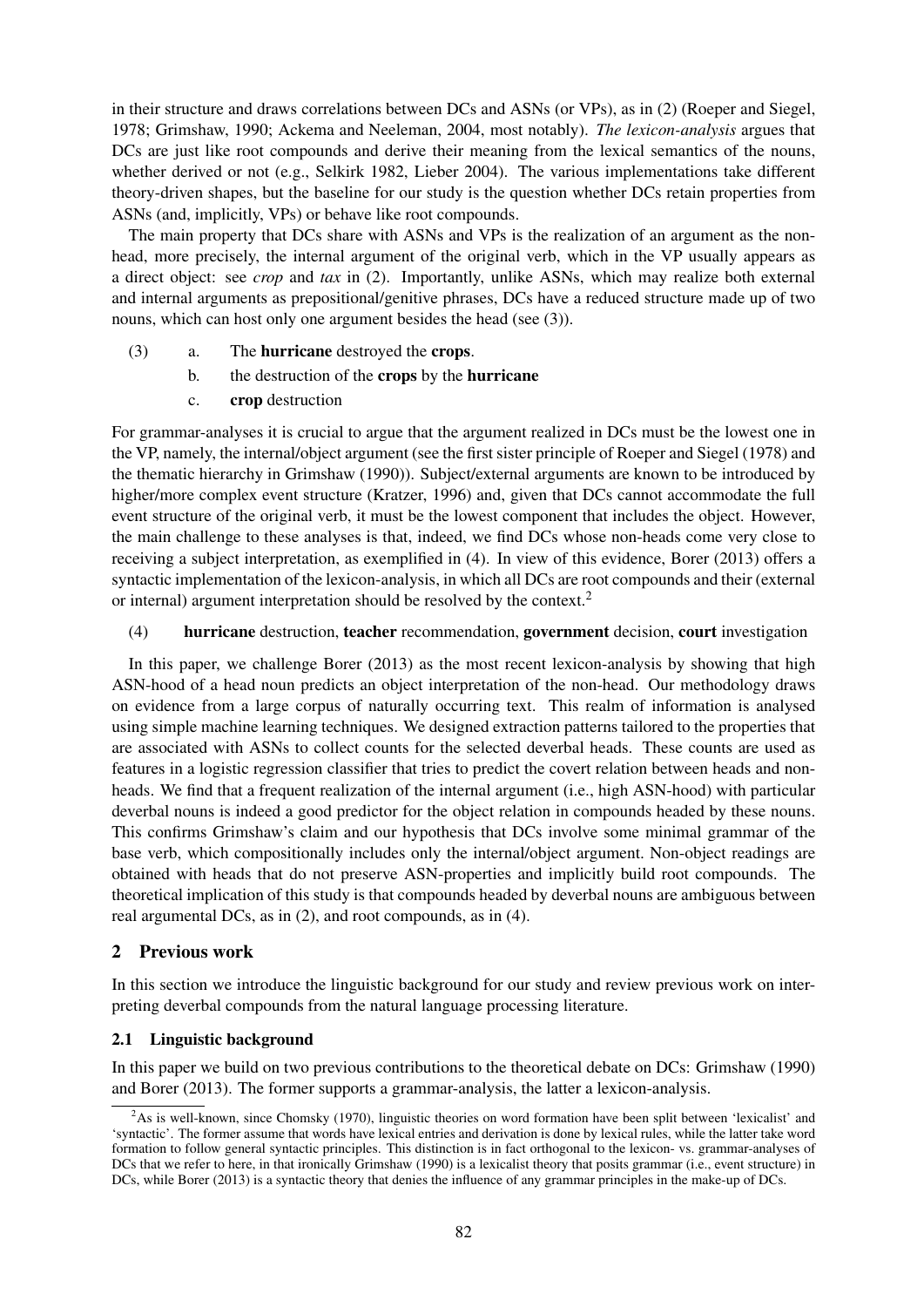Grimshaw (1990) introduces a three-way distinction in the interpretation of deverbal nouns: Argument-supporting Nominals (ASNs; in her terminology, *complex event nominals*), Result Nominals, and Simple Event Nominals. The main difference is between ASNs and the other two categories in that only ASNs inherit event structure from the base verb and, implicitly, accommodate verbal arguments. Result Nominals are more lexicalized than ASNs; they refer to the result of the verbal action, often in the shape of a concrete object. Simple Event Nominals are also lexicalized but have an event/process interpretation like some non-derived nouns such as *event* or *ceremony*. The deverbal noun *examination* may receive a Result Nominal (RN) reading, synonymous to *exam*, when it doesn't realize arguments, as in (5a), or it may have an ASN reading, when it realizes the object, as in (5b). The predicate *was on the table* selects the RN reading, this is why, it is incompatible with the ASN. When the external/subject argument is realized in an ASN, the internal/object argument must be present as well (see (5c)); otherwise, the deverbal noun will receive a Result or Simple Event reading (see Grimshaw 1990: 53 for details).

- (5) a. The examination/exam was on the table. (RN)
	- b. The examination of the patients took a long time/\*was on the table. (ASN)
	- c. The (doctor's) examination of the patients (by the doctor) took a long time. (ASN)

Given that in Grimshaw's (1990) work Result Nominals and Simple Event Nominals pattern alike in not realizing argument structure and display similar morphosyntactic properties in contrast to ASNs, we refer to both as RNs, i.e., as more lexicalized and less compositional readings of the deverbal noun. Grimshaw (1990) enumerates several properties that distinguish ASNs from RNs, which we summarize in Table 1, a selection from Alexiadou and Grimshaw (2008). We come back to these properties in Section 3.4.

| <b>Property</b>                    | <b>ASN-reading</b> | <b>RN-reading</b> |
|------------------------------------|--------------------|-------------------|
| Obligatory internal arguments      | Yes                | N <sub>0</sub>    |
| Agent-oriented modifiers           | Yes                | N <sub>0</sub>    |
| $By$ -phrases are arguments        | Yes                | N <sub>0</sub>    |
| Aspectual <i>in/for-adverbials</i> | Yes                | No                |
| Frequent, constant require plural  | No                 | Yes               |
| May appear in plural               | N <sub>0</sub>     | Yes               |

Table 1: Morphosyntactic properties distinguishing between ASNs and RNs

Within this background, Grimshaw argues that DCs are headed by ASNs and fundamentally different from root compounds. In her approach, this means that the heads of DCs inherit event structure from the base verb, which accommodates argument structure like the ASNs in (5b-5c). Importantly, however, DCs have a reduced structure made up of two nouns, which entails that the head can realize only one argument inside the compound. In Grimshaw's approach, this predicts that the head inherits a reduced verbal event structure which should be able to accommodate only the lowest argument of the VP, namely, the object. In line with this reasoning and on the basis of her thematic hierarchy, Grimshaw argues that arguments other than themes (realized as direct objects) are excluded from DCs. These include both prepositional objects realizing goals or locations and subjects that realize external arguments, as illustrated in (6).

- (6) a. gift-giving to children vs. \*child-giving of gifts (to give gifts to children)
	- b. **flower-**arranging in vases vs. \***vase**-arranging of flowers (to arrange flowers in **vases**)
	- c. book-reading by students vs. \***student**-reading of books (**Students** read books.)

In her discussion of DCs, Grimshaw (1990) does not address the properties from Table 1 on DC heads to show that they behave like ASNs. Borer (2013) uses some of these properties to argue precisely against the ASN status of DC heads. We retain two of her arguments: the lack of aspectual modifiers and argumental *by*-phrases. Borer uses data as in (7) to argue that, unlike the corresponding ASNs, DCs disallow aspectual *in-/for-*adverbials and fail to realize *by*-phrases (contra Grimshaw's (6c)).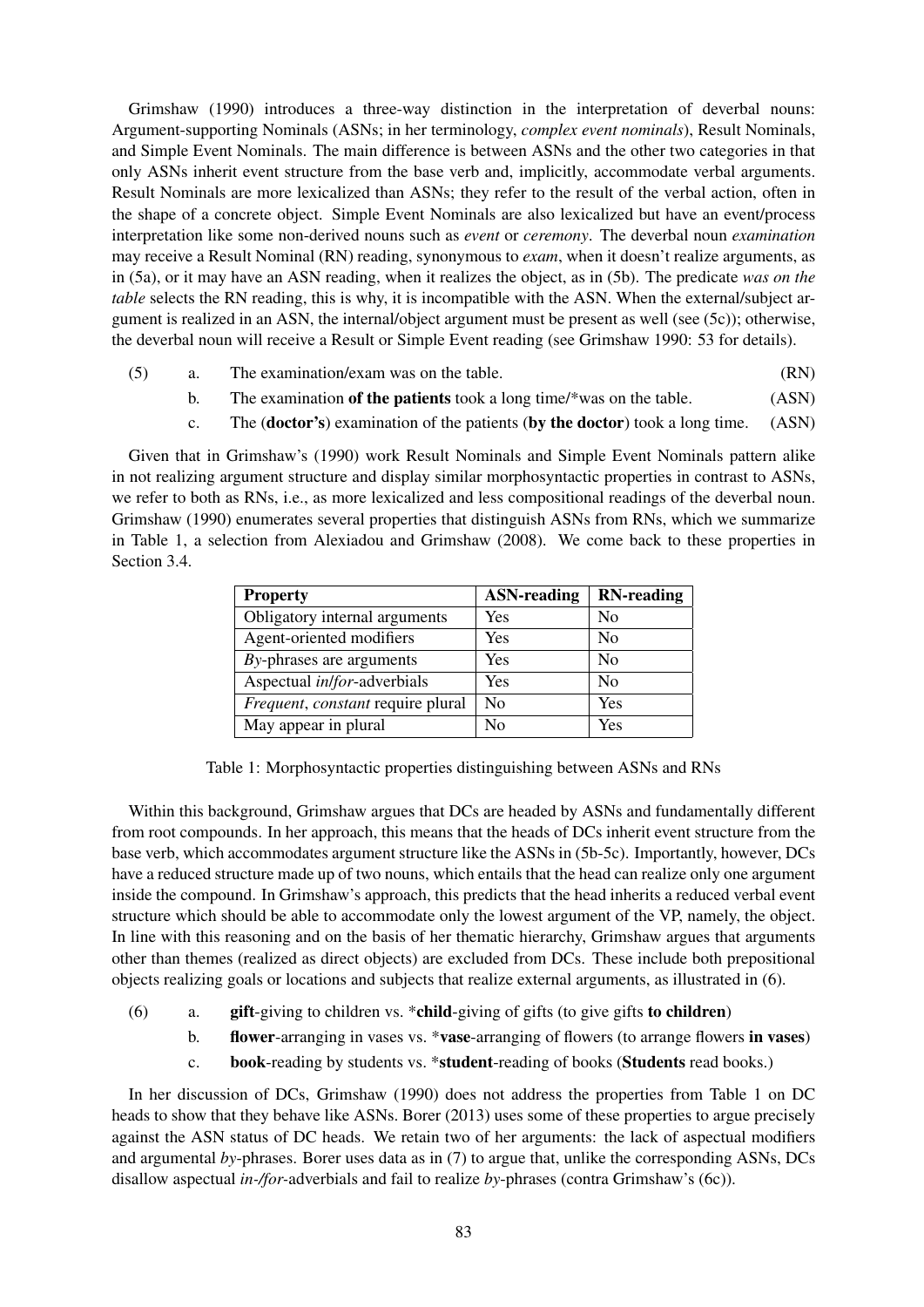| (7) |  | the demolition of the house by the army in two hours                                                            | (ASN) |
|-----|--|-----------------------------------------------------------------------------------------------------------------|-------|
|     |  | the contract of the contract of the contract of the contract of the contract of the contract of the contract of |       |

- b. the maintenance of the facility by the management *for two years* (ASN)
- c. the house demolition (\*by the army) (\**in two hours*) (DC)
- d. the facility maintenance (\*by the management) (\**for two years*) (DC)

For Borer, the unavailability of aspectual modifiers indicates that event structure is entirely missing from DCs, so they cannot be headed by ASNs. Her conclusion is that DCs are headed by RNs and behave like root compounds. Thus the object interpretation of their non-head is just as valid as a subject or prepositional interpretation, depending on the context of use. In support of this, she quotes DCs as in (4) above, whose non-heads are most likely interpreted as subjects.

In our study, we will show that the presence of *of*-phrases that realize the internal argument with head nouns outside compounds is a good predictor for an object interpretation of the non-head in DCs, supporting Grimshaw's approach. Moreover, the appearance of a *by*-phrase in DCs – which pace Borer (2013) is well attested in the corpus – seems to be harmful to our model, which shows us that the *by*-phrase test is not very telling for the structure and interpretation of DCs.<sup>3</sup>

### 2.2 Interpretation of DCs in natural language processing literature

Research on deverbal compounds (referred to with the term *nominalizations*) in the NLP literature has focused on the task of predicting the underlying relation between deverbal heads and non-heads. Relation inventories range from 2-class (Lapata, 2002) to 3-class (Nicholson and Baldwin, 2006), and 13-class (Grover et al., 2005), where the 2-class inventory is restricted to the subject and direct object relations, the 3-class adds prepositional complements, and the 13-class further specifies the prepositional complement.

Although we are performing the same task, our underlying aim is different. Instead of trying to reach state-of-the-art performance in the prediction task, we are interested in the contribution of a range of features based on linguistic literature, in particular, morphosyntactic features of the deverbal head. Features used in the NLP literature mainly rely on occurrences of the verb associated with the deverbal head and the non-head in large corpora. The idea behind this is simple. For example, a verb associated with a deverbal noun – such as *slaughter* from *slaughtering* – is often seen in a direct object relation with a specific noun, such as *animal*. The covert relation between head and non-head in *animal slaughtering* is therefore predicted to be direct object. To remedy problems related to data sparseness, several smoothing techniques are introduced (Lapata, 2002) as well as the use of Z-scores (Nicholson and Baldwin, 2006). In addition to these statistics on verb-argument relations, Lapata (2002) uses features such as the suffix and the direct context of the compound.

Apart from the suffix, the features used in these works are meant to capture encyclopaedic knowledge, usually building on lexicalist theoretical approaches that list several covert semantic relations typically available in compounds (cf. most notably, Levi 1978; see Fokkens 2007, for a critical overview). The morphosyntactic features we use are fundamentally different from the syntactic relations used in this NLP literature and described above (cf. also Rösiger et al. (2015), for German). Our features are headspecific and rely on insights from linguistic theories that posit an abstract structural correlation between DCs and the compositional event structure of the original verb, as mirrored in the behavior of the derived nominals (as ASNs or RNs).

In addition, our selection of DCs is different. We carefully selected a balanced number of DCs based on the suffixes *-al*, *-ance*, *-ing*, *-ion*, and *-ment* within three different frequency bands. These suffixes derive eventive nouns which should allow both object and subject readings of their non-heads in compounds, unlike *-ee* and *-er*, which are biased for one or the other. Moreover, previous studies also included zero-derived nouns, which we excluded because they mostly behave like RNs (Grimshaw, 1990).

### 3 Materials and methods

This section presents the corpora and tools we used, the methods we adopted for the selection of DCs, the annotation effort, the feature extraction, as well as the machine learning techniques we employed.

<sup>&</sup>lt;sup>3</sup>We haven't included aspectual adverbials in our study for now, because acceptability judgements on ASNs usually decrease in their presence and we expect them to be very rare in the corpus.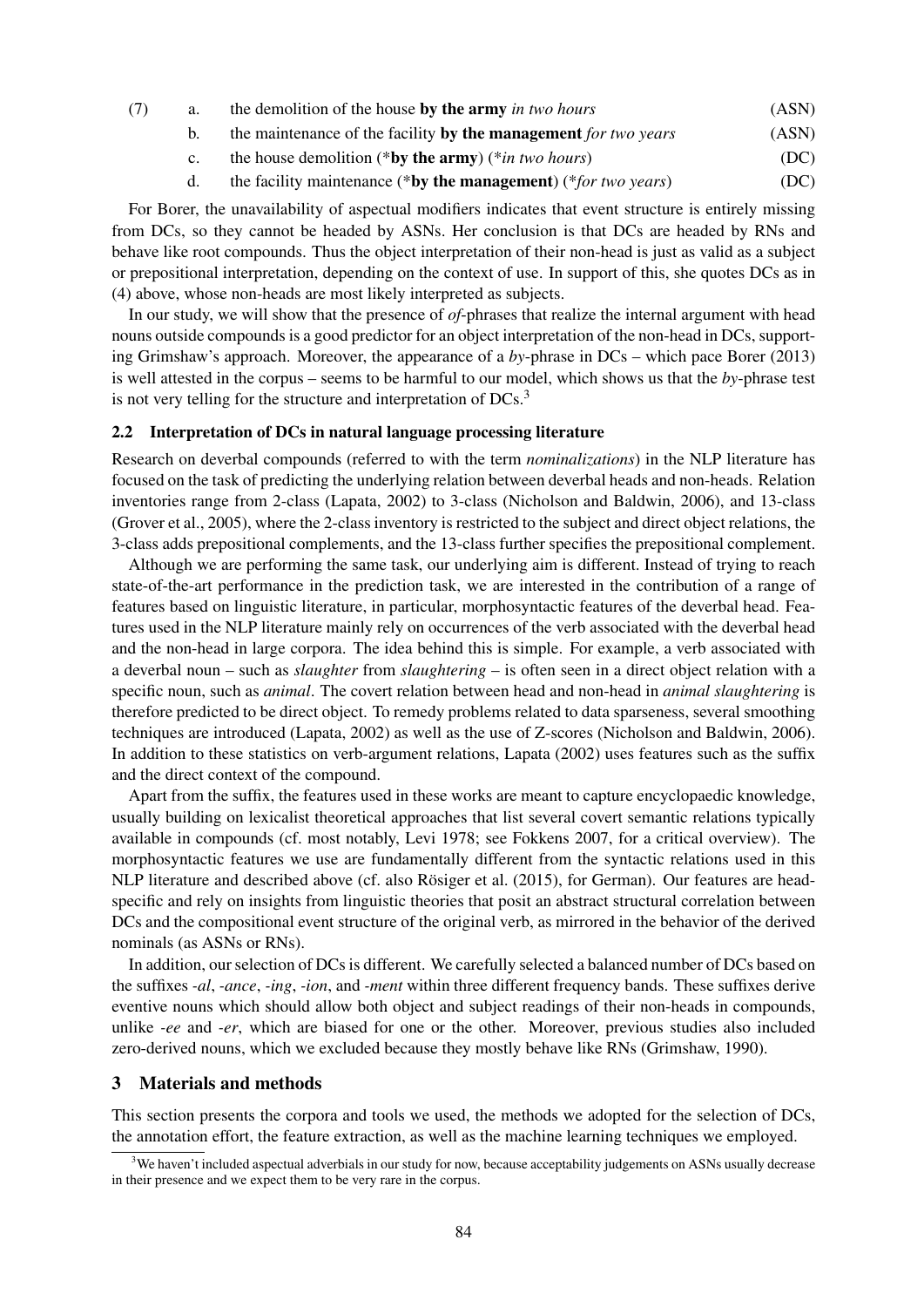| Frequency | <b>ING</b>  | <b>ION</b>   | <b>MENT</b>   | AL          | <b>ANCE</b>  |
|-----------|-------------|--------------|---------------|-------------|--------------|
| High      | spending    | production   | enforcement   | proposal    | insurance    |
|           | building    | protection   | development   | approval    | performance  |
|           | training    | reduction    | movement      | withdrawal  | assistance   |
|           | bombing     | construction | treatment     | arrival     | clearance    |
|           | trafficking | consumption  | punishment    | rental      | surveillance |
| Medium    | killing     | supervision  | deployment    | renewal     | assurance    |
|           | writing     | destruction  | replacement   | burial      | disturbance  |
|           | counseling  | cultivation  | placement     | survival    | dominance    |
|           | firing      | deprivation  | assignment    | denial      | acceptance   |
|           | teaching    | instruction  | adjustment    | upheaval    | tolerance    |
|           | weighting   | demolition   | reinforcement | retrieval   | defiance     |
| Low       | baking      | anticipation | realignment   | acquittal   | reassurance  |
|           | chasing     | expulsion    | empowerment   | disapproval | endurance    |
|           | measuring   | obstruction  | mistreatment  | rebuttal    | remembrance  |
|           | mongering   | deportation  | abandonment   | dispersal   | ignorance    |

Table 2: Samples of the suffix-based selection of deverbal head nouns

# 3.1 Corpus and tools

For the selection of DCs and to gather corpus statistics on them, we used the Annotated Gigaword corpus (Napoles et al., 2012) as one of the largest general-domain English corpora that contains several layers of linguistic annotation. We used the following available automatic preprocessing tools and annotations: sentence segmentation (Gillick, 2009), tokenization, lemmatization and POS tags (Stanford's CoreNLP toolkit<sup>4</sup>), as well as constituency parses (Huang et al., 2010) converted to syntactic dependency trees with Stanford's CoreNLP toolkit. The corpus encompasses 10M documents from 7 news sources and more than 4G words. As news outlets often repeat news items in subsequent news streams, the corpus contains a substantial amount of duplication. To improve the reliability of our corpus counts, we removed exact duplicate sentences within each of the 1010 corpus files, resulting in a 16% decrease of the corpus size.

### 3.2 Selection of deverbal compounds

We selected a varied yet controlled set of DCs from the Gigaword corpus. We first collected 25 nouns (over three frequency bands: low, medium, and high) for each of the suffixes *-ing*, *-ion*, *-ment*, *-al* and *-ance*. These suffixes usually derive both ASNs and RNs, unlike zero-derived nouns like *attack*, *abuse*, which, according to Grimshaw (1990), mostly behave like RNs. We excluded nouns based on the suffixes *-er* and *-ee* because they denote one participant (subject, respectively, object) of the verb, implicitly blocking this interpretation on the non-head (cf. *police<sub>subj</sub> trainee – dog<sub>obj</sub> trainer*). The base verbs were selected to allow transitive uses, i.e., both subjects and objects are in principle possible.<sup>5</sup> For illustration, Table 2 offers samples of five deverbal nouns per each frequency range and suffix. For each such selected noun we then extracted the 25 most frequent compounds that they appeared as heads of, where available.<sup>6</sup> After removing some repetitions we ended up with a total of 3111 DCs.

### 3.3 Annotation effort

We had all DCs annotated by two trained American English speakers, who were asked to label them as OBJ, SUBJ, OTHER, or ERROR, depending on the relation that the DC establishes between the verb from which its head noun is derived and the non-head. For instance, DCs such as in (2) would be labeled as OBJ, while those in (4) would be SUBJ. OTHER was the label for prepositional objects (e.g., *adoption*

<sup>4</sup> http://nlp.stanford.edu/software/corenlp.shtml

<sup>5</sup>*Arrive* is the only intransitive verb we included, but it is unaccusative, so it realizes an internal argument.

<sup>&</sup>lt;sup>6</sup>Some deverbal nouns were not so productive in compounds and appeared with fewer than 25 different non-heads. To ensure cleaner results, in future work we aim to balance the dataset for the number of compounds per each head noun.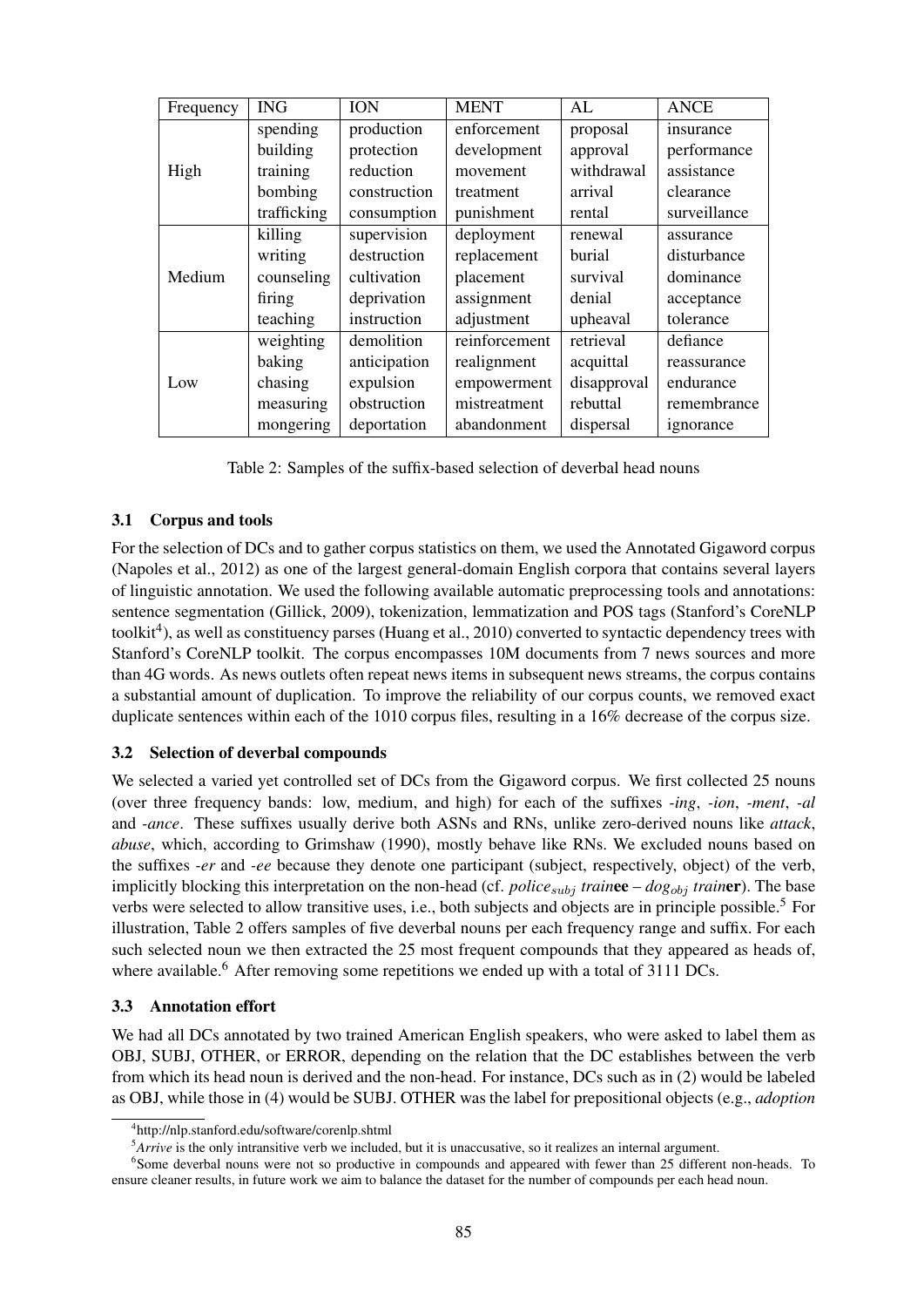*counseling* 'somebody counsels somebody on adoption') or attributive uses in compounds (e.g., *surprise arrival* 'an arrival that was a surprise'). ERROR was meant to identify the errors of the POS tagger (e.g., *face abandonment* originates in 'they face<sub>V</sub> abandonment'). We allowed the annotators to use multiple labels and let them indicate the preference ordering (using '>') or ambiguity (using '-').

We used the original annotations from both annotators to create a final list of compounds and the labels that they both agreed on. We kept the multiple labels for ambiguous cases and selected only the preferred reading, when there was one. We labeled them as OBJ, NOBJ, DIS(agreement between annotators), AMBIG, or ERROR. If one annotator indicated ambiguity and the other selected only one of the readings, we selected the reading available to both. We found only two cases of ambiguity where both annotators agreed. We removed the fully ambiguous DCs together with the 163 errors and the 547 cases of disagreement.<sup>7</sup> This left us with 2399 DCs that we could process for our purposes. To allow for multi-class and binary classification of the data, we kept two versions: one in which OTHER and SUBJ were conflated to NOBJ, and one in which we kept them separate. In this paper, we focus on the binary classification. The resulting data set was skewed with OBJ prevailing: 1502 OBJ vs. 897 NOBJ.

#### 3.4 Extracting features for ASN-hood

To determine how the ASN-hood of DC heads fares in predicting an OBJ or NOBJ interpretation of the non-head we constructed 7 indicative patterns mostly inspired by Grimshaw's ASN properties in Table 1, for which we collected evidence from the Gigaword corpus. They are all summarized in Table 3 with illustrations.

The feature *suffix* is meant to show us whether a particular suffix is prone to realizing an OBJ or NOBJ relation in compounds (Grimshaw, for instance, was arguing that *ing*-nominals are mostly ASNs, predicting a preference for OBJ in DCs). The features from 2 to 4 are indicative of an ASN status of the head noun when it occurs outside compounds. As shown in Table 1, Grimshaw argued that ASNs appear only in the singular (see feature 2. *percentage sg outside*). In the same spirit, we counted the frequency of *of*-phrases (feature 3) when the head is in the singular. The occurrence with adjectives is very infrequent, so we counted them all together under feature 4. *sum adjectives*. For *frequent* and *constant* we again counted only the singular forms, given that Grimshaw argued that these may also combine with RNs in the plural. As agent-oriented modifiers, *intentional*, *deliberate*, and *careful* are only expected with ASNs. The features 5. *percentage sg inside* and 6. *percentage by sg inside* test ASN-hood of the head noun when appearing inside compounds. Remember that Grimshaw documented *by*-phrases in DCs (see (6c), contra Borer's (7c-7d)). We didn't consider the parallel realization of *of*-phrases *inside* compounds, since there is no theoretical claim on them and they would have produced too much noise, given that the object argument that *of*-phrases realize would typically appear as a non-head in DCs.<sup>8</sup>

The rationale behind checking the ASN-properties of DC heads when they appear outside and inside DCs is that deverbal nouns exhibit different degrees of ambiguity between ASNs and RNs with tendencies towards one or the other, which would be preserved in compounds and reflected in the OBJ/ NOBJ interpretation. Our last individual feature 7. *percentage head in DC* indicates the frequency of the head in compounds and is meant to measure whether the noun heads that appear very frequently in compounds exhibit any preference for an OBJ or NOBJ relation. If such a relation associates with a high preference of the head to appear in compounds, this tells us that this relation is typical of DCs.

#### 3.4.1 Technical details of the feature extraction method

For the *inside compound* features we collected the compounds by matching the DCs in the corpus with the word form of the non-head and the lemma of the head and required that there be no other directly preceding or succeeding nouns or proper nouns. Conversely, the *outside compound* features apply to head nouns appearing without any noun or proper noun next to them. We determined the grammatical number of a noun (compound) by its POS tag (the POS tag of its head).

<sup>&</sup>lt;sup>7</sup>We will base our studies on the agreed-upon relations only. However, for the sake of completeness and for showing that the task is well-defined we computed the simple inter-annotator agreement excluding the error class and the negligible class for ambiguous cases. It amounts to 81.5%.

<sup>8</sup>We also discarded *by*-phrases outside compounds, since they would have to be considered in combination with an *of*-phrase (Grimshaw, 1990, cf. (5c)), and we wanted to focus on individual features in relation to the head noun.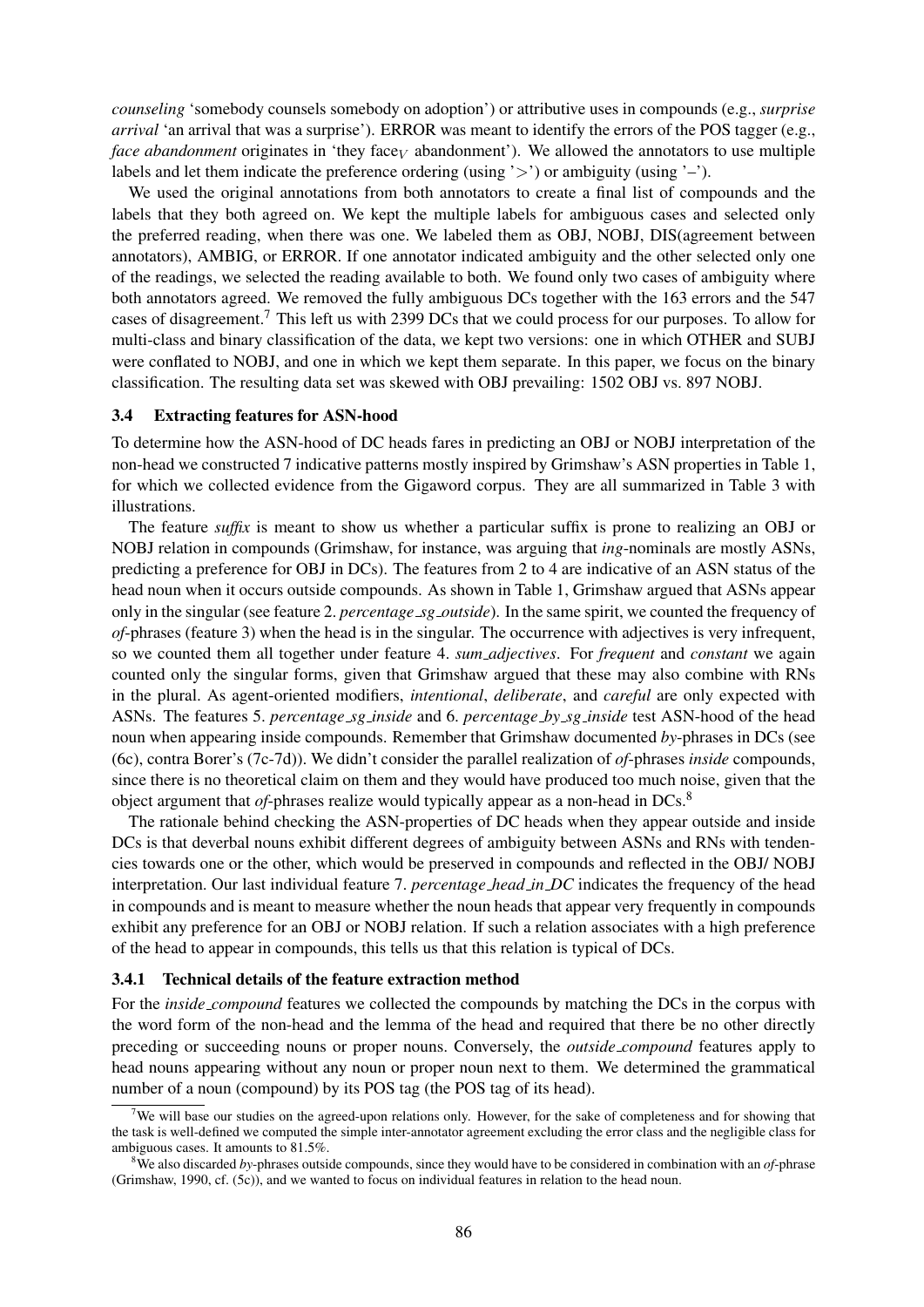| <b>Feature label</b>        | <b>Description and illustration</b>                                        |  |  |
|-----------------------------|----------------------------------------------------------------------------|--|--|
| 1. $\int f(x) dx$           | The suffix of the head noun: AL (rental), ANCE (insurance),                |  |  |
|                             | ING (killing), ION (destruction), MENT (treatment)                         |  |  |
| 2. percentage_sg_outside    | Percentage of the head's occurrences as singular outside compounds.        |  |  |
| 3. percentage_of_sg_outside | Percentage of the head's occurrences as singular outside compounds         |  |  |
|                             | which realize a syntactic relation with an of-phrase.                      |  |  |
|                             | (e.g., <i>assignment</i> of <i>problems</i> ).                             |  |  |
| 4. sum_adjectives           | Percentage of the head's occurrences in a modifier relation with one       |  |  |
|                             | of the adjectives frequent, constant, intentional, deliberate, or careful. |  |  |
| 5. percentage_sg_inside     | Percentage of the head's occurrences as singular inside compounds.         |  |  |
| 6. percentage_by_sg_inside  | Percentage of the head's occurrences as singular inside compounds          |  |  |
|                             | which realize a syntactic relation with a by-phrase.                       |  |  |
|                             | (e.g., task assignment by teachers)                                        |  |  |
| 7. percentage_head_in_DC    | Percentage of the head's occurrences within a compound out of its          |  |  |
|                             | total occurrences in the corpus.                                           |  |  |

#### Table 3: Indicative features

We counted a noun (or DC) as being in a syntactic relation with an *of-phrase* or *by-phrase*, if it (respectively, its head) governs a collapsed dependency labeled 'prep\_of'/'prep\_by'. As we were interested in prepositional phrases that realize internal, respectively, external arguments, but not in the ones appearing in temporal phrases (e.g., 'by Monday') or fixed expressions (e.g., 'by chance'), we excluded phrases headed by nouns that typically appear in these undesired phrases. We semi-automatically compiled these lists based on a multiword expression lexicon<sup>9</sup> and manually added entries. The lists comprise 161 entries for *by*-phrases and 53 for *of*-phrases. To compute the feature *sum adjectives* we counted how often each noun appearing outside compounds governs a dependency relation labeled 'amod' where the dependent is an adjective (POS tag 'JJ') out of the lemmas *intentional, deliberate, careful, constant,* and *frequent*.

#### 3.5 Using Machine Learning techniques for data exploration

The features listed in Table 3 are a mix of numerical (2 to 7) and categorical features (1). The dependent variable is a categorical feature that varies between one of the two annotation labels, OBJ and NOBJ. Thus, in order to test our hypotheses that the features in Table 3 are useful to predict the relation between the deverbal head and the non-head, we trained a Logistic Regression classifier<sup>10</sup> using these features.

The resulting model was tested on a test set for which we ensured that neither compounds, nor heads<sup>11</sup> were seen in the training data. To this end, we randomly selected two mid-frequency heads for each suffix and removed these from the training data to be put in the test data. We selected these for this initial experiment, because we expect mid-frequency heads to lead to most reliable results. High-frequency heads may show higher levels of idiosyncrasy and low-frequency heads may suffer from data sparseness. Since our goal is not to determine the realistic performance of our predictor, but to measure the contribution of features, this bias is acceptable. In future experiments, we plan to investigate the impact of frequency, which is not in the scope of the present study. This resulted in a division of roughly 90% training and 10% testing data.<sup>12</sup> Because the data set resulting from the annotation effort is skewed, and our selection of test instances introduces a different proportion of OBJ and NOBJ in the test and training sets, we balanced both sets by randomly removing instances with the OBJ relation from the training and test sets until both classes had equal numbers. The balanced training set consisted of 1614 examples,

<sup>9</sup> http://www.cs.cmu.edu/ ark/LexSem/

<sup>&</sup>lt;sup>10</sup>We used version 3.8 for Linux of the Weka toolkit (Hall et al., 2009) and experimented with several other classifiers, focusing on those that have interpretable models (Decision Tree classifier, but also SVMs and Naive Bayes). All underperformed on our test set. However, the Decision Tree classifier also selects *percentage head in DC* and *percentage of sg outside* as the strongest predictors, just like the Logistic Regression classifier we are reporting on in Table 4.

 $11$ As can be seen in Table 3 the features are all head-specific.

 $12$ Multiple divisions of training and test data would lead to more reliable results, but we have to leave this for future work.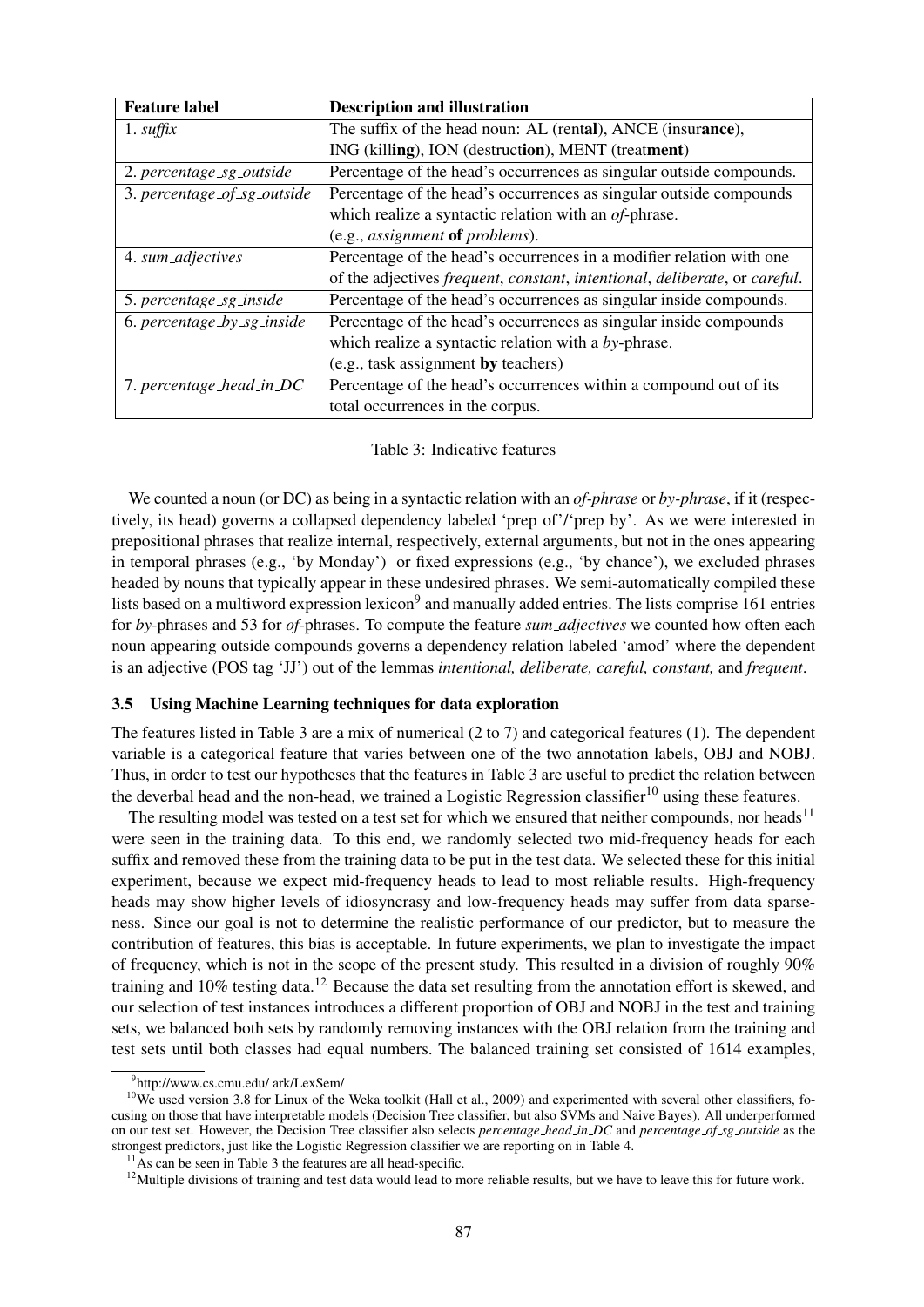| <b>Features</b>                                                      | <b>Accuracy</b>       |
|----------------------------------------------------------------------|-----------------------|
| All features                                                         | 66.7%                 |
| All features, except sg_percentage_outside                           | 66.7%                 |
| All features, except sum_adjectives                                  | 66.7%                 |
| All features, except sg_percentage_inside                            | 66.7%                 |
| All features, except percentage_head_in_DC                           | 46.7%+                |
| All features, except <i>percentage_of_sg_outside</i>                 | 56.1%+                |
| All features, except <i>suffix</i>                                   | 61.7%                 |
| All features, except <i>percentage_by_sg_inside</i>                  | 71.1%+                |
| Percentage_head_in_DC, percentage_of_sg_outside, and suffix combined | $76.1\%$ <sup>+</sup> |

Table 4: Percent accuracy in ablation experiments. † indicates a statistically significant difference from the performance when including all features

and the test set of 180 examples. We ran ablation experiments to determine the individual contribution of each feature and combined the top- $n$  features to see the predictive potential of the model.

### 4 Discussion of results

Our main concern was to determine whether our morphosyntactic head-related features have any predictive power. For this we compared the results using these features with a random baseline that lacked any information.<sup>13</sup> When using all features from Table 3, the classifier significantly outperforms<sup>14</sup> the random baseline (50%) with a reasonable margin (66.7%), showing that our features driven by linguistic theory have predictive power.

The ablation experiments in Table 4 shed light on the contribution of each feature.<sup>15</sup> The experiments show that *percentage head in DC* has a high contribution to the overall model when it comes to predicting the relation between the deverbal head and the non-head, as its removal leads to a large drop in performance. The second strongest feature is *percentage of sg outside*, and third comes *suffix*. One feature is actually harmful to the model: *percentage by sg inside*, as its removal improves the accuracy of the classifier. The remaining features seem unimportant as their individual removal does not lead to performance differences. The best result we get on this task is 76,1%, when combining just the top-3 features (*percentage head in DC*, *percentage of sg outside*, and *suffix*). Although our test set is small, the performances indicated with the dagger symbol (†) lead to a statistically significant difference from the performance when including all features.

After inspecting the coefficients of the model, we are able to determine whether higher values of a given feature are indicating higher chances of an OBJ or NOBJ relation. Higher values of both *percentage head in DC* and *percentage of sg outside* lead to higher chances of predicting the OBJ class. For the categorical feature in our model, *suffix*, some point in the direction of a NOBJ interpretation (*-ance* and, less strongly, *-ment*), while others point in the direction of OBJ (*-ion* and, less strongly, *-al*), or do not have much predicting power as in the case of *-ing*.

From a theoretical point of view, these results have several implications. First, a high percentage of occurrences of the head inside compounds (i.e., *percentage head in DC*) predicts an OBJ reading, which means that OBJ is the default interpretation of non-heads in DCs. Although this feature is not related to ASN-hood and previous linguistic literature does not mention it, we find it highly relevant as it defines the profile of DCs, in that deverbal heads that typically occur in compounds show a tendency to trigger an

<sup>&</sup>lt;sup>13</sup>While stronger baselines would be needed to test the practical use of these features as compared to features used in the NLP literature, the random baseline is perfectly suitable to determine the predictive power of head features in theory.

 $14$ Significance numbers for these experiments in which training and test data are fixed were computed using a McNemar test with  $p < .05$ , because it makes relatively few type I errors (Dietterich, 1998).

<sup>&</sup>lt;sup>15</sup>We realize that ablation does not lead to a complete picture of the strength of the features and their interplay. In addition, we tested several feature selection procedures by running the AttributeSelectedClassifier in Weka, because this allowed us to provide a separate test set. The best of these procedures (CfsSubsetEval) prefers subsets of features that are highly correlated with the class while having low inter-correlation and resulted in a non-optimal score of 70.3%. In future work, we would like to experiment with regularization to see which of the features' weights will be set to 0.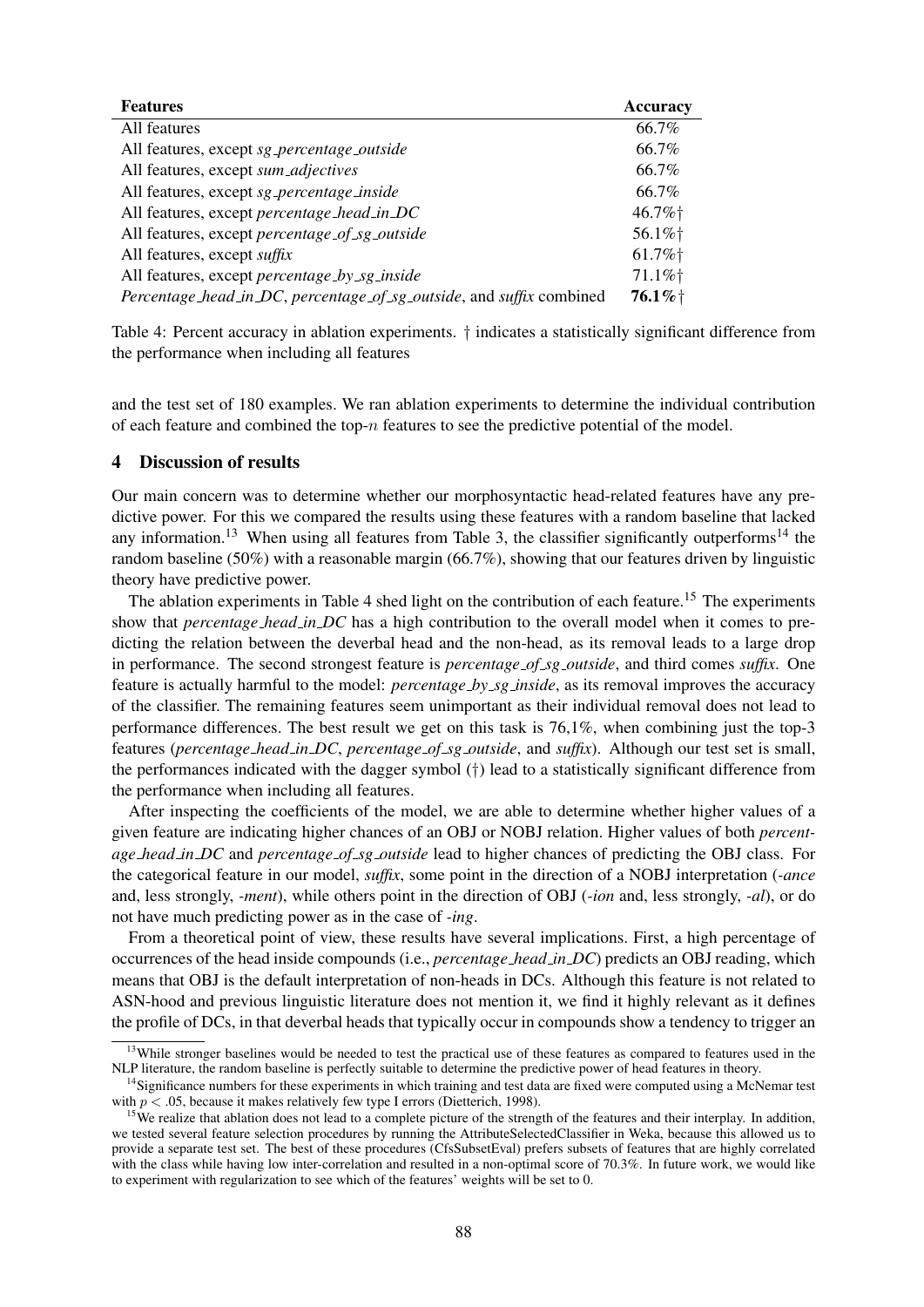| <b>Head noun</b> | Percentage_head_in_DC | <b>OBJ</b> |
|------------------|-----------------------|------------|
| laundering       | 94.80%                | 95.45%     |
| mongering        | 91.77%                | 100%       |
| growing          | 68.68%                | 95.23%     |
| trafficking      | 61.99%                | 100%       |
| enforcement      | 53.68%                | 66.66%     |

Head noun  $\int$  *Of*-phrases  $\int$  OBJ *creation* 80.51\% 72.72\% *avoidance* | 70.40% | 100% *obstruction* 65.25% 90.47% *removal* 63.53% 92% *abandonment* 55.90% 90%

Table 5: Head nouns with high compoundhood

Table 6: Head nouns with frequent *of*-phrases

OBJ interpretation of the non-head. This supports Grimshaw's claim that DCs structurally embed event structures with internal arguments.

Second, the next most predictive feature we found is the presence of an *of*-phrase realizing the internal argument of the head/verb (i.e., *percentage of sg outside*), which again indicates an OBJ reading. In Grimshaw's approach, the realization of the internal argument is most indicative of the ASN status of a deverbal noun. This finding provides the strongest support for Grimshaw's claims and proves our hypothesis that high ASN-hood of the head triggers an OBJ interpretation of the non-head in DCs.

Tables 5 and 6 illustrate some examples related to these two most predictive features. Table 4 shows the five noun heads that present the highest percentage of appearance in a compound context and the percentage of OBJ readings among its compounds. Table 5 illustrates the five nouns heads that present highest percentage of *of*-phrases outside compounds and the corresponding percentage of OBJ readings.<sup>16</sup>

Third, the *suffix* feature is also predictive, with *-ion* and *-ance* indicating strong affinity for OBJ, respectively, NOBJ, and *-ing* being undetermined. These findings need further investigation, since the theoretical literature usually takes the suffixes *-ion*, *-ment*, *-ance*, and *-al* to be very similar. Should one wonder whether our overall results were not foreseeable given the selection of the suffixes in our dataset, we can name at least two reasons why this cannot be the case. First, the suffixes *-ing*, *-ion*, *-ment*, *-ance*, and *-al* all allow both OBJ and NOBJ readings and in terms of ASN-properties they all exhibit the ambiguity that Grimshaw describes. If any, then *-ing* should theoretically show a preference for OBJ, according to both Grimshaw's (1990) and Borer's (2013) approaches. Grimshaw takes *-ing* to mostly introduce ASNs, while Borer extensively argues that *-ing* lexically contributes an external argument, leaving only the internal argument available to be filled by the non-head in a compound. Thus, both approaches predict a preference for OBJ readings in DCs with *-ing*, while this suffix came out as undetermined between the two readings in our experiment. This means that the suffix that theoretically should have triggered the most foreseeable results, did not do so. Second, if the selection of the suffixes had had a decisive influence on the results, we would have expected the *suffix* feature to have more predictive power than it does and to trigger more unitary readings. But, as shown above, our results are mixed: while *-ion* prefers OBJ, *-ance* favors NOBJ. Within this background, more careful inspection of the data and further study on the individual suffixes would be necessary before we can conclude anything on the influence of each suffix.

Finally, we would like to comment on the noise that the feature *percentage by sg inside* introduces into our model. Remember that the theoretical debate is unsettled as to whether *by*-phrases are possible in DCs. With (6c), Grimshaw indirectly states that they are possible, while Borer explicitly argues the opposite (see (7c-7d)). While theoretical analyses except for Borer (2013) show no clear stand, the fact that our model found this feature to be noisiest might be an indicator that *by*-phrases do not play a crucial role in the structure and interpretation of DCs.

Comparisons to performances in the NLP literature for the task of relation prediction make little sense at this time. The evaluation data in previous work are less carefully selected and cover a wider range of DC types (including zero-derived nominals and nouns ending in *-er* or *-ee*, among others). They used different statistical methods for prediction and different features. Moreover, it was not our aim to

 $<sup>16</sup>$ Note that despite having balanced the dataset for suffixes and number of compounds at the beginning, after the manual</sup> annotation some noun heads presented more errors than others as well as more disagreement among the annotators. This means that our final dataset is not so balanced as we initially designed it, but we will seek to do this in future work. In these tables we only included the nouns heads that were represented by at least 20 compounds in our final dataset.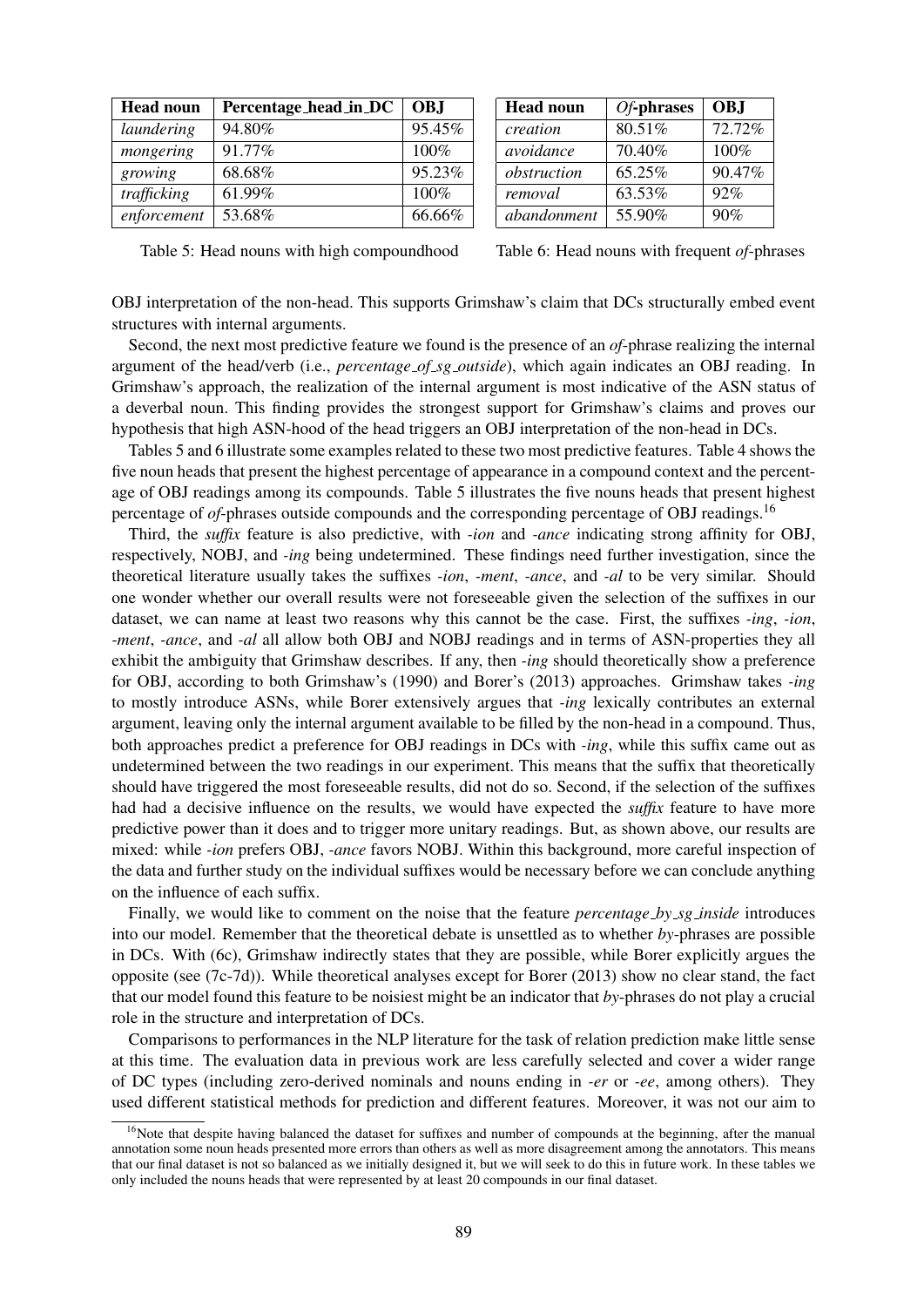reach state-of-the-art performance for a particular application. Our aim has been theoretical in nature and focused on understanding whether features of the head reported in the linguistic literature have predictive power, as well as determining which of these features are strongest.

For the sake of completeness, we would like to give the performance numbers reached by previous work. In the two-class prediction task, Lapata (2002) reaches an accuracy of 86.1% compared to a baseline of 61.5%, i.e, 24,6% above the baseline. The accuracy we achieve is 26,1% above the lower baseline of  $50\%$ .<sup>17</sup> Moreover, given the approach we used to discover useful indicators – that is, by means of a prediction task, in line with previous NLP work – it should be relatively easy to compare these results with previous studies in future work. We could test how our features based on the head compare with their encyclopaedic features for the prediction task, by evaluating our methods on their test sets and/or by incorporating their encyclopaedic features into our models for a direct comparison.

### 5 Conclusions

In this study, we identified two properties of deverbal noun heads with high predictive power in the interpretation of DCs: a head's predilection for DC-contexts and its frequent realization of internal arguments outside DCs. The latter is the most distinctive ASN-property that Grimshaw (1990) uses in her disambiguation of deverbal nouns, confirming her claim and our assumption that DCs have some event structure hosting internal arguments.

For the theoretical debate between the presence or absence of grammar in DCs, this means that we have two categories of DCs: some are part of the grammar and some should be part of the lexicon. On the one hand, we have DCs whose heads have ASN-properties and realize OBJ non-heads as predicted by the grammar-analysis (e.g., *drug trafficking*, *money laundering*, *law enforcement*). These DCs are part of the grammar and their OBJ interpretation can be compositionally derived from their event structure, so they do not need to be listed in the lexicon. On the other hand, DCs whose heads behave like RNs and realize NOBJ non-heads do not involve any event structure, so they cannot be compositionally interpreted and should be listed in the lexicon. Without previous (lexical) knowledge of the respective compound, one would interpret *adult supervision* or *government announcement* as involving an object by default, which would be infelicitous, since these compounds have a lexicalized NOBJ (i.e., subject-like) interpretation.

From a computational perspective, these experiments are a first attempt at trying to discover the complex set of dependencies that underlie the interpretation of deverbal compounds. Further work is necessary to determine the interdependence between the individual features, as well as to find out why adjectives and suffixes do not yield better results. Subsequently, taking into account the picture that arises from these additional experiments, we would like to compare our model based on head-dependent features with models that stem from NLP research and focus on encyclopaedic knowledge gathered from large corpora.

### Acknowledgements

We thank our three anonymous reviewers for insightful and stimulating comments, which resulted in an improved and hopefully clearer version of our paper. Our work has been supported by the German Research Foundation (DFG) via a research grant to the Projects B1 *The Form and Interpretation of Derived Nominals* and D11 *A Crosslingual Approach to the Analysis of Compound Nouns*, within the Collaborative Research Center (SFB) 732, at the University of Stuttgart. We are also grateful to Katherine Fraser and Whitney Peterson for annotating our database and to Kerstin Eckart for technical support with respect to the Gigaword Corpus.

<sup>&</sup>lt;sup>17</sup>Remember that we eventually balanced our dataset for 50% OBJ and 50% NOBJ compounds (cf. Section 3.5). Note that, given the biased interpretation of suffixes such as *-er* and *-ee*, including them into our dataset would have resulted in better accuracy and a higher predictive power for the *suffix* feature. But unlike, for instance, in Lapata (2002), we excluded this potential aid from our study, since we aimed to determine the morphosyntactic features of the head that are most relevant for the prediction task.